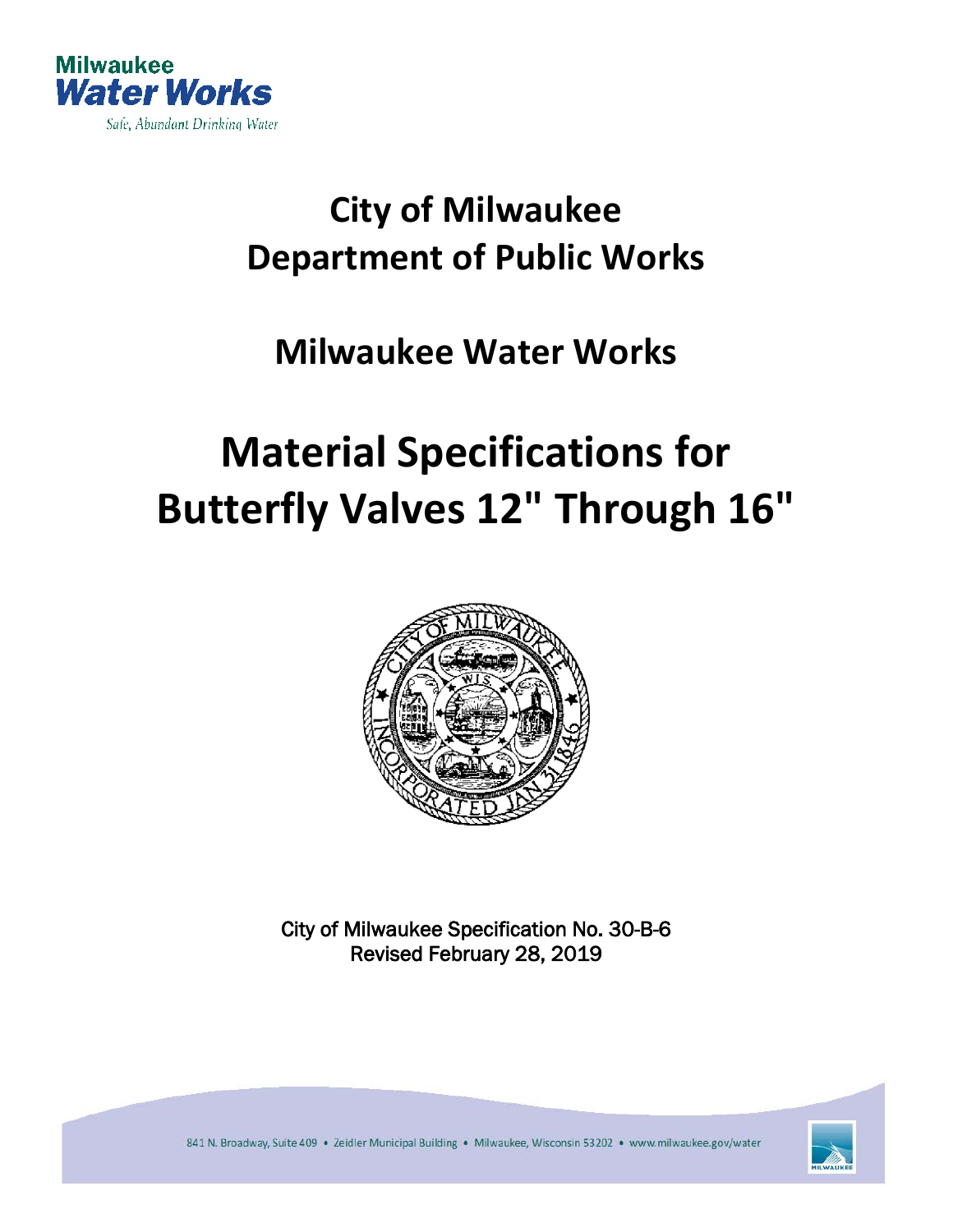I. GENERAL REQUIREMENTS: Vendors bidding through the Department of Administration - Business Operations Division, Procurement Services Section, shall comply with the latest version of City of Milwaukee Specification No. 70b-D-7, except as modified herein. MATERIALS FURNISHED UNDER THIS SPECIFICATION SHALL COMPLY WITH AND BE CERTIFIED WITH THE PROVISIONS OF THE CITY OF MILWAUKEE ORDINANCE 310-18.9 AND THE AMERICAN IRON AND STEEL REQUIREMENT (AIS) OF THE DRINKING WATER STATE REVOLVING FUND (DWSRF).

#### II. TECHNICAL REQUIREMENTS

- A. Description Butterfly valves, as described herein, shall be rubber seated, iron bodied valves suitable for direct burial type installation in a water distribution system and shall be capable of being installed with normal pipeline installation methods.
- B. NSF 61 Approval All valves provided shall be in compliance with NSF 61 Drinking Water System Components - Health Effects.
- C. Standards Unless otherwise stated, the valves shall conform to the latest revisions of the following American Water Works Standards:
	- 1. AWWA C504 Standard for Rubber-Seated Butterfly Valves
	- 2. AWWA C111 Standard for Rubber-Gasket Joints for Ductile-Iron Pressure Pipe and Fittings
	- 3. AWWA C550 Standard for Protective Interior Coatings for Valves and Hydrants
	- 4. AWWA C110 Standard for Ductile-Iron and Gray-Iron Fittings
- D. Valve Design Butterfly valves shall be designed in accordance with the following requirements:
	- 1. Class All valves shall be Class 150B.
	- 2. Valve Body The valve body and disc shall be of gray or ductile iron.
	- 3. Installation Type Buried service.
	- 4. Valve Ends Valve ends shall be as specified on the bid form, and shall conform to the following appropriate requirements.
		- a. Mechanical joint ends shall conform to AWWA C111 and shall be furnished complete with mechanical joint accessories, but excluding M.J. bolts and nuts. Glands shall be full body gray iron or ductile iron. Mechanical joint bells, glands and rubber gaskets shall be in accordance with AWWA C111. Bolt holes shall straddle the vertical centerline of the valve.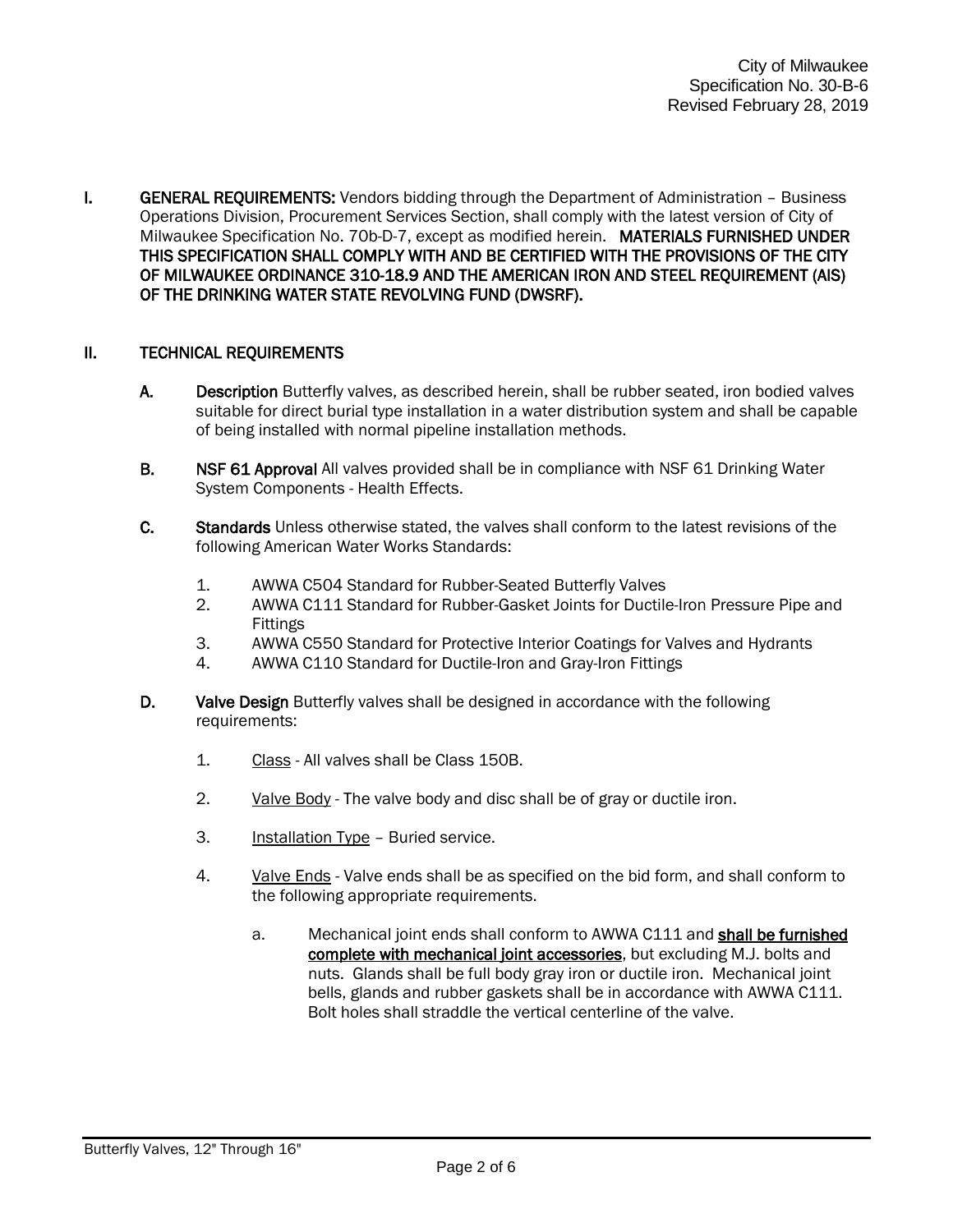#### b. AWWA C111 tabulated mechanical joint dimensions shall conform to AWWA C110; NOT AWWA C153.

- 5. Valve Shaft The valve shaft shall be 300 Series 18-8 stainless steel or approved equal corrosion resistant material.
- 6. Shaft Seals Shall be the self-adjusting split V-Type, approved O-ring or other approved type, in conformance with Section 4.2.7 of AWWA C504.
- 7. Direction to Open Valves shall open by turning the operating nut clockwise
- 8. Actuators Butterfly valve actuators shall conform to the following requirements:
	- a. Type Manual Wrench nut
	- b. The actuator shall be furnished with a red standard 2" square operating nut to accept a manual wrench, and shall be positively secured to the actuator input shaft using a 300 series 18-8 stainless steel bolt or pin.
	- c. The actuator shall be self-locking and the disc shall not creep or flutter under service conditions.
	- d. The actuator shall be furnished with a factory set stop at each end of its travel; the disc shall be parallel to flow in the fully open position.
	- e. The actuator case shall be completely watertight, sealed by means of approved gaskets, gasket compounds, O-rings or threaded 300 Series 18-8 stainless steel plugs.
	- f. The actuator shall be filled with a suitable oil or grease at the factory. If the actuator lubricant is oil, suitable fill and drain plugs made of 300 Series 18-8 stainless steel, low zinc bronze or approved corrosion resistant material shall be provided.
- 9. Actuator Torque Strength Actuators shall be designed and manufactured to withstand an input torque of 450 foot-pounds at the fully opened and fully closed positions without distortion of any kind.
- 10. Exterior Fasteners All exterior bolts and nuts, plugs, pins and external accessories shall be made from low-zinc bronze, 300 Series 18-8 stainless steel or an approved equal corrosion resistant material.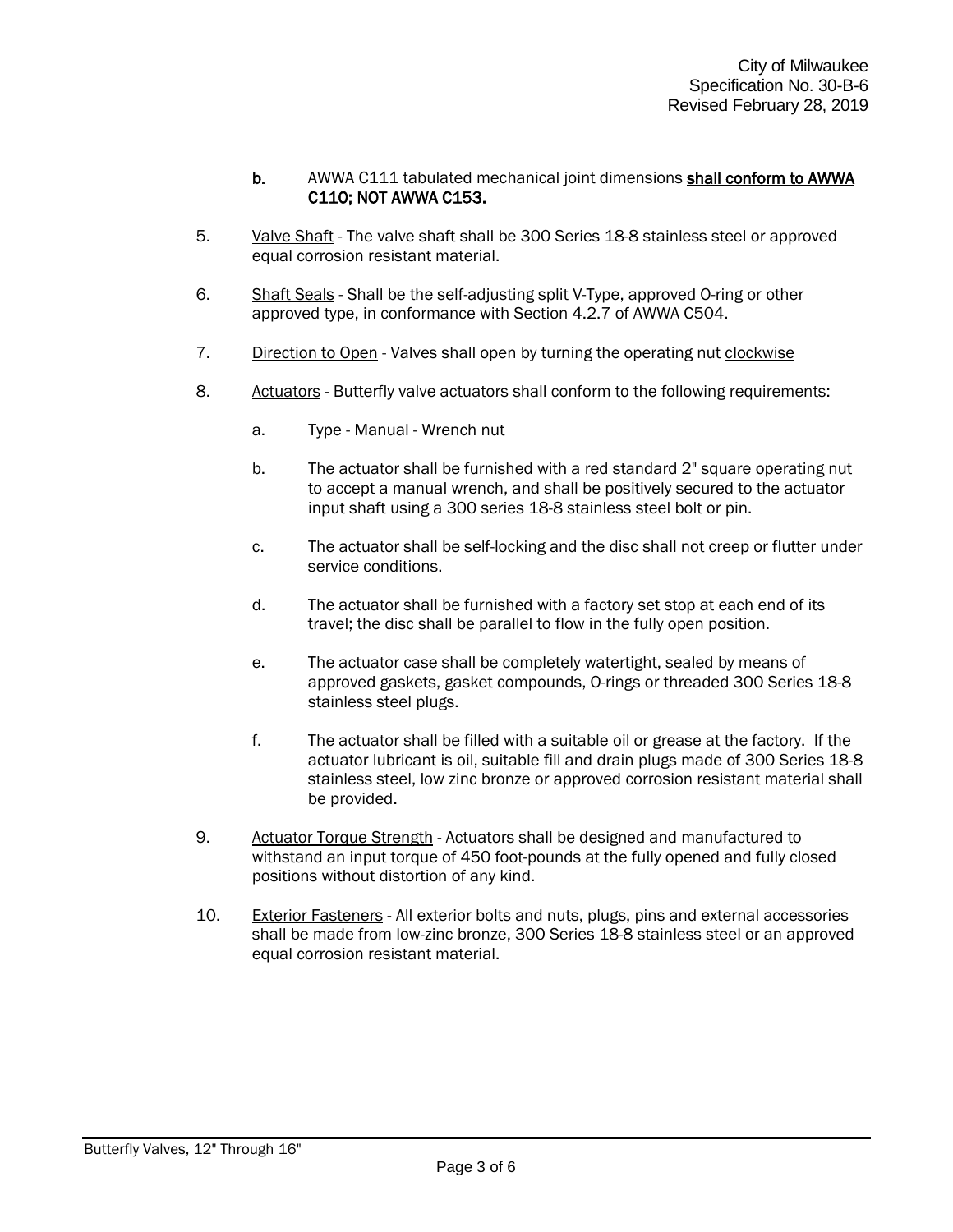- E. Coatings The valve shall be lined and coated with one of the following acceptable options:
	- 1. Each ferrous surface, which will be exposed to either water internally or the soil externally, shall receive at least an 8 mil thickness coating that complies with Section 4.4.1 of AWWA C504; or,
	- 2. Both inside and outside of the valve shall receive at least 6 mil thick fusion bonded epoxy coating in compliance with Section 5.1.2.2 of AWWA C550.
- F. Submittals After Award of Contract The bidders are required to submit three (3) sets of certified drawings for each size and type of valve being furnished to the Superintendent of Milwaukee Water Works for approvals.

The drawings shall show the following information:

- 1. Internal construction details of the valve and actuator, overall dimensions, and the weight of the valve complete with accessories.
- 2. Material specifications for all components.
- 3. Manufacturer's name and actuator designation.
- 4. Rated output torque of the actuator.
- 5. Maximum input torque to develop the rated output torque of the actuator.
- 6. Number of turns of the operating nut to fully close the valve from the fully opened position.
- 7. Maximum input torque at the operating nut which the actuator will withstand without damage to the actuator or valve with the actuator at the stops.
- 8. Direction of rotation of the operating nut to open the valve.

One (1) set of drawings will be returned to the furnishing contractor marked "Reviewed – No Exceptions Taken", "Reviewed – Returned with Comments", "Reviewed – Revise and Resubmit", or "Rejected". All materials shall be furnished in accordance with these approved drawings.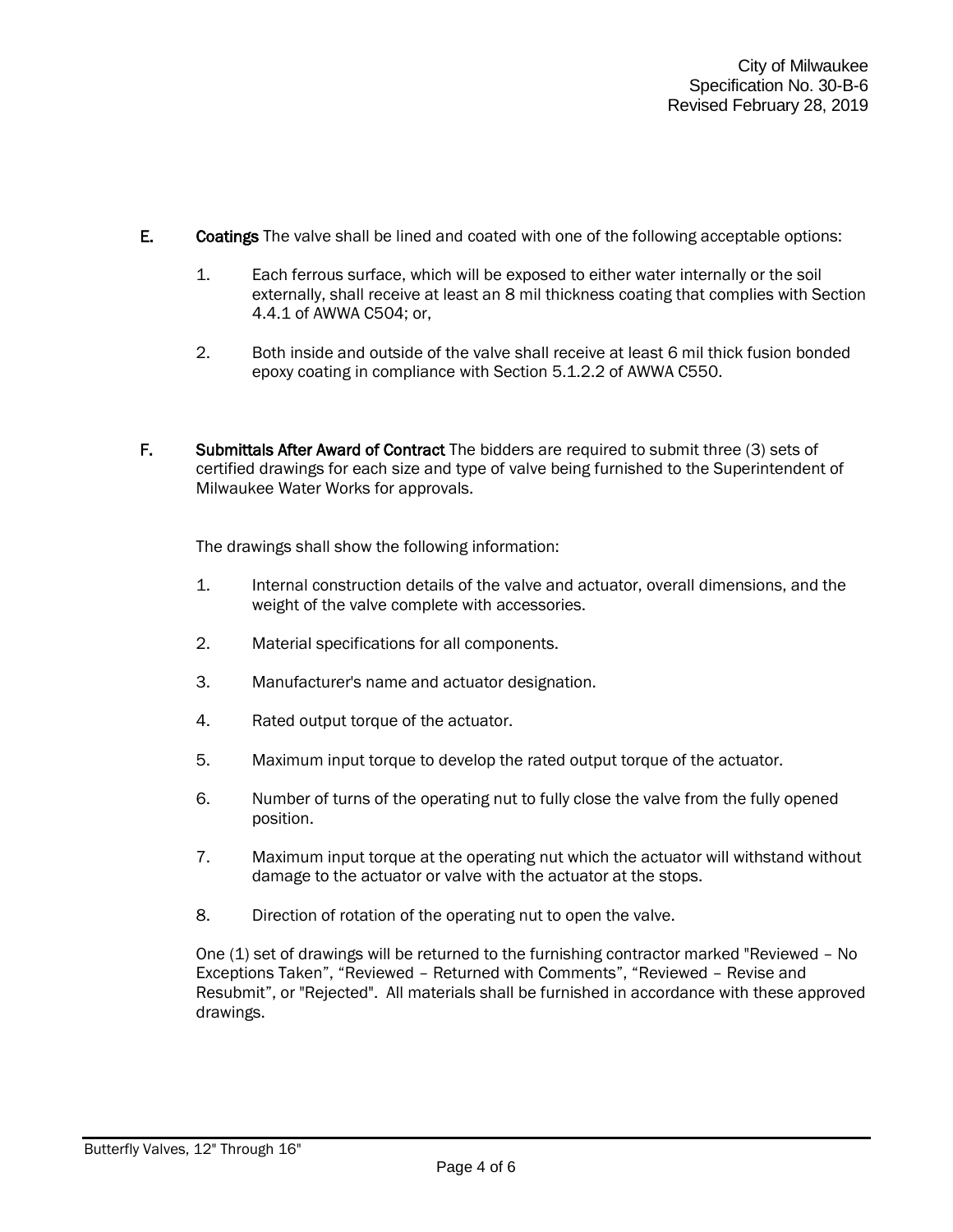- G. Manuals After the bid opening, the successful bidder will be required to furnish four (4) copies of maintenance manuals and parts list to the Superintendent of Milwaukee Water Works for the valves being furnished.
- H. Affidavit and Certification Upon request, the furnishing contractor shall submit in duplicate the following to the Superintendent of Milwaukee Water Works:
	- 1. Manufacturer's affidavit of compliance in accord with Sec. 6.3 of AWWA C504.
	- 2. Manufacturer's certification attesting to the valve being designed and manufactured to withstand the input torque at the fully opened and fully closed positions as required in this specification.

#### III. INSPECTION BY CITY:

- A. All required drawings, manuals and certifications shall be furnished before any materials will be inspected and accepted.
- B. The Superintendent of Milwaukee Water Works, or a duly authorized representative, shall inspect and test the valves furnished under this specification, in accordance with AWWA Standard C504.
- C. Testing will be done on ten (10) percent of the whole shipment and rejections will be based on the results of testing of these samples.
- D. Any valve found not conforming to this specification subsequent to acceptance and/or installation will be rejected and must be replaced at no cost to the City, including all freight costs.
- E. Any adjustment of stops required to conform to section II, D, 8, d of this specification shall be performed by the manufacturer or their duly authorized representative in a timely fashion without cost to Milwaukee Water Works.